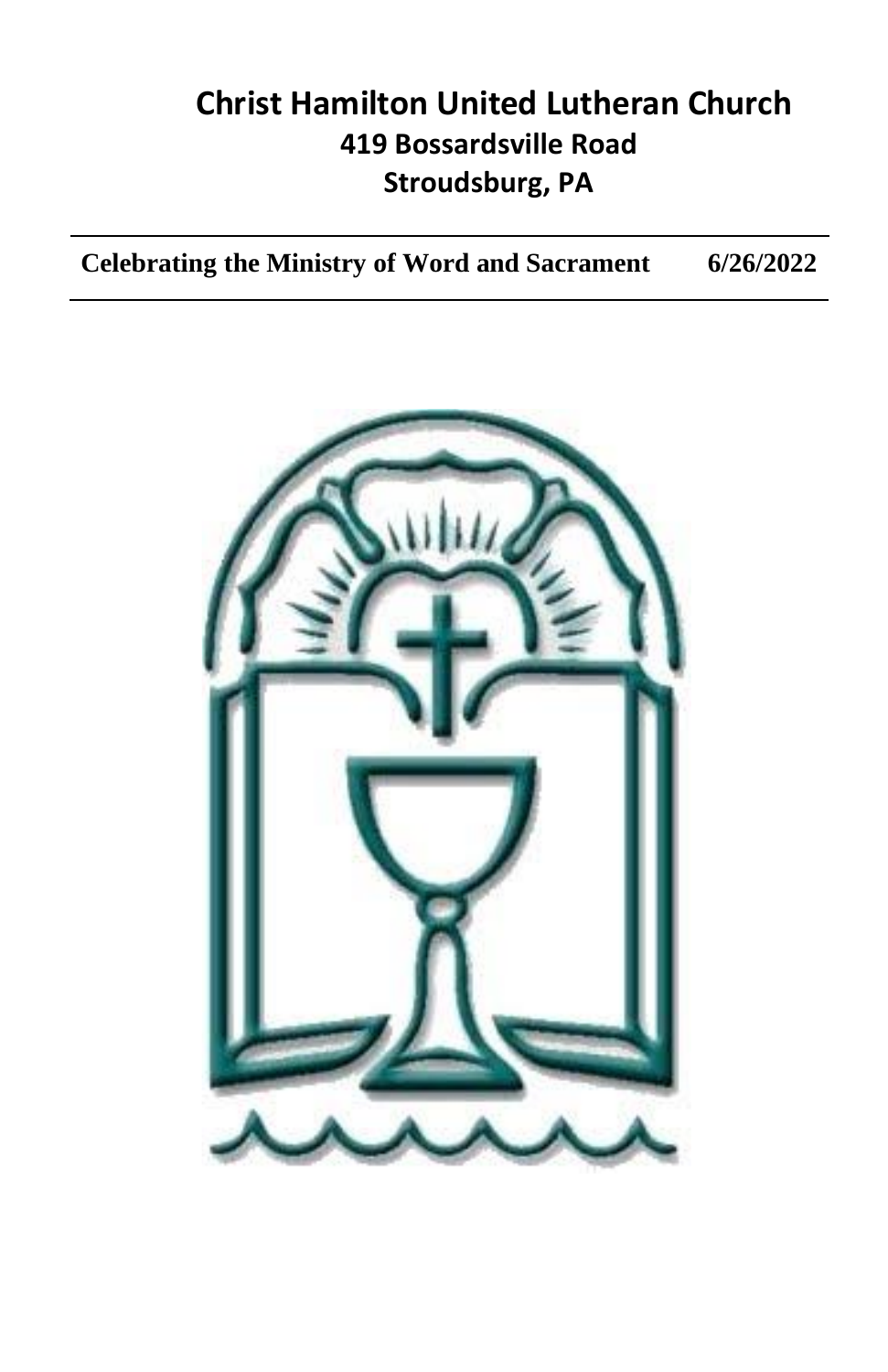**Welcome to Christ Hamilton!** Thank you for joining with us in worship in whatever manner you can. This service is also available anytime on Facebook or our website along with a bulletin at www.christhamilton.org. Please share in the responses, sing the hymns, and pray the prayers. Call us and connect with us whenever you need. Office hours are Monday through Thursday from 9 a.m. – 12:00 p.m.

 Please know that all are welcome at Christ Hamilton! Life is difficult enough and shouldn't be when you come to church. Regardless of how you got here, we are glad you did. If you don't know your neighbor please welcome them. We welcome those of all ages, color, sexual orientation, political preference, and those vaccinated and non-vaccinated.

**Today's service:** Today we celebrate the ordination anniversary of Reverend David L. Ritterpusch. He was born 12 December 1947 in Baltimore, the first born of William and Dorothy Ritterpusch. He graduated from Baltimore Polytechnic Institute 1964, Towson State College 1968, Lutheran Theological Seminary at Gettysburg, May 19, 1972.

Immediately after graduation Reverend Ritterpusch moved into the parsonage at Hamilton Square and served as pastor prior to Ordination. He was ordained at St. Andrew Lutheran Church in Baltimore on Sunday, June 25, 1972 and continued to serve as pastor at Christ, Hamilton Square 1972-1982.

 He was then called to pastor at Zion Lutheran, Harrisburg, Pa. from 1982- 1996; and Advent Lutheran, York, Pa from 1996-2006. Reverend Ritterpusch retired at age 69 after 45 years active parish ministry. He has served on various community, synodical, and seminary boards and committees. He was Seminary class president, the designer of threefold Alumni Awards, and Class reunion coordinator.

 He is a Licensed pilot with commercial and instrument air and seaplane ratings. He holds the rank of Major in USAF Auxiliary Civil Air Patrol as Chaplain and Pilot.

 Reverend Ritterpusch is married to Rev Brenda M. Ritterpusch. He is the father to three children and grandfather to eight.

**Altar Flowers** are given in memory of Norman and Edith Pirie by Deb and Tom Huber.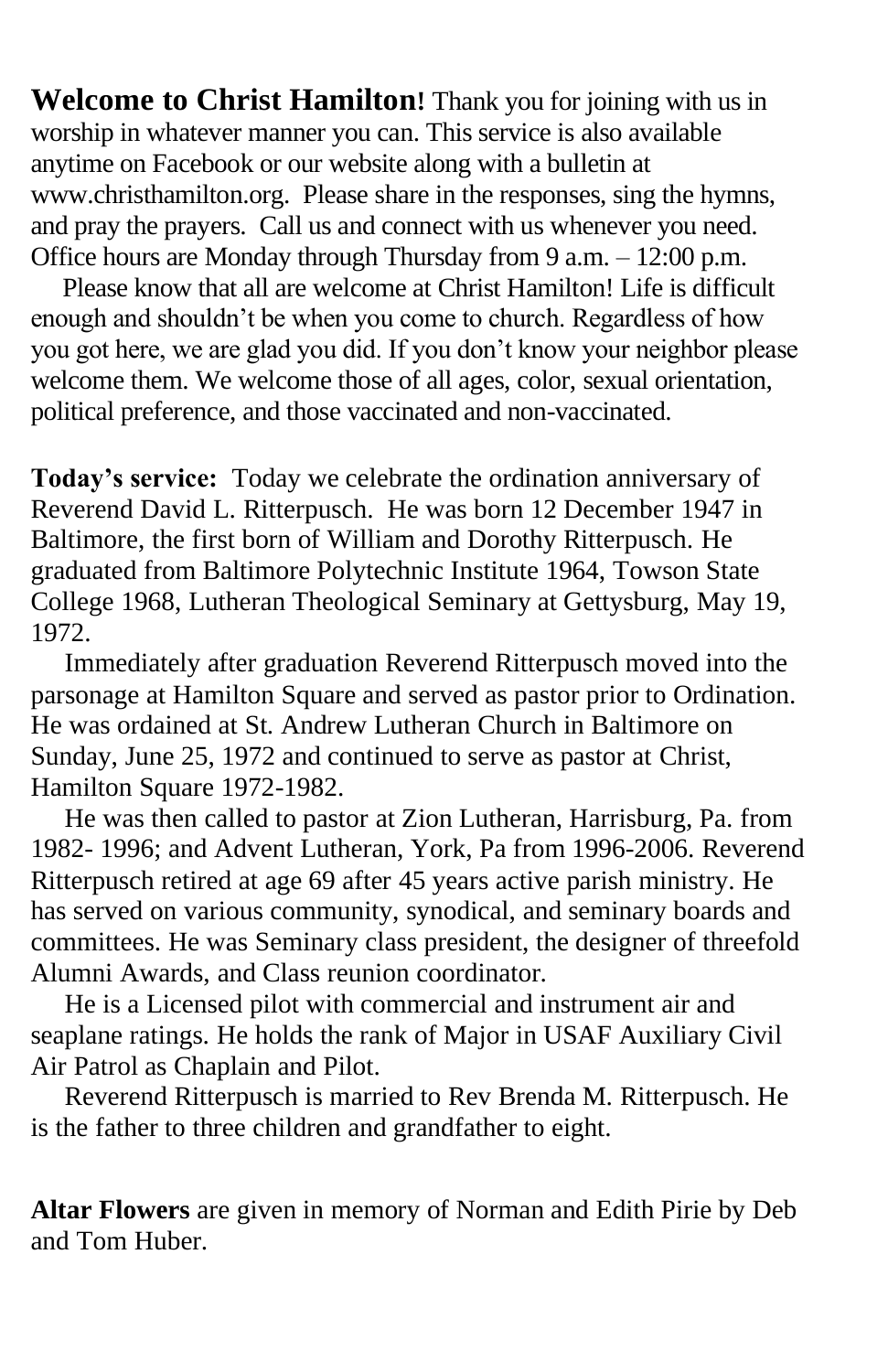# All People That on Earth Do Dwell



#### **GREETING**

Rev. Claycomb: The grace of our Lord Jesus Christ, the love of God, and the communion of the Holy Spirit be with you all.

## **All: And also with you. Hymn of Praise Glory to God**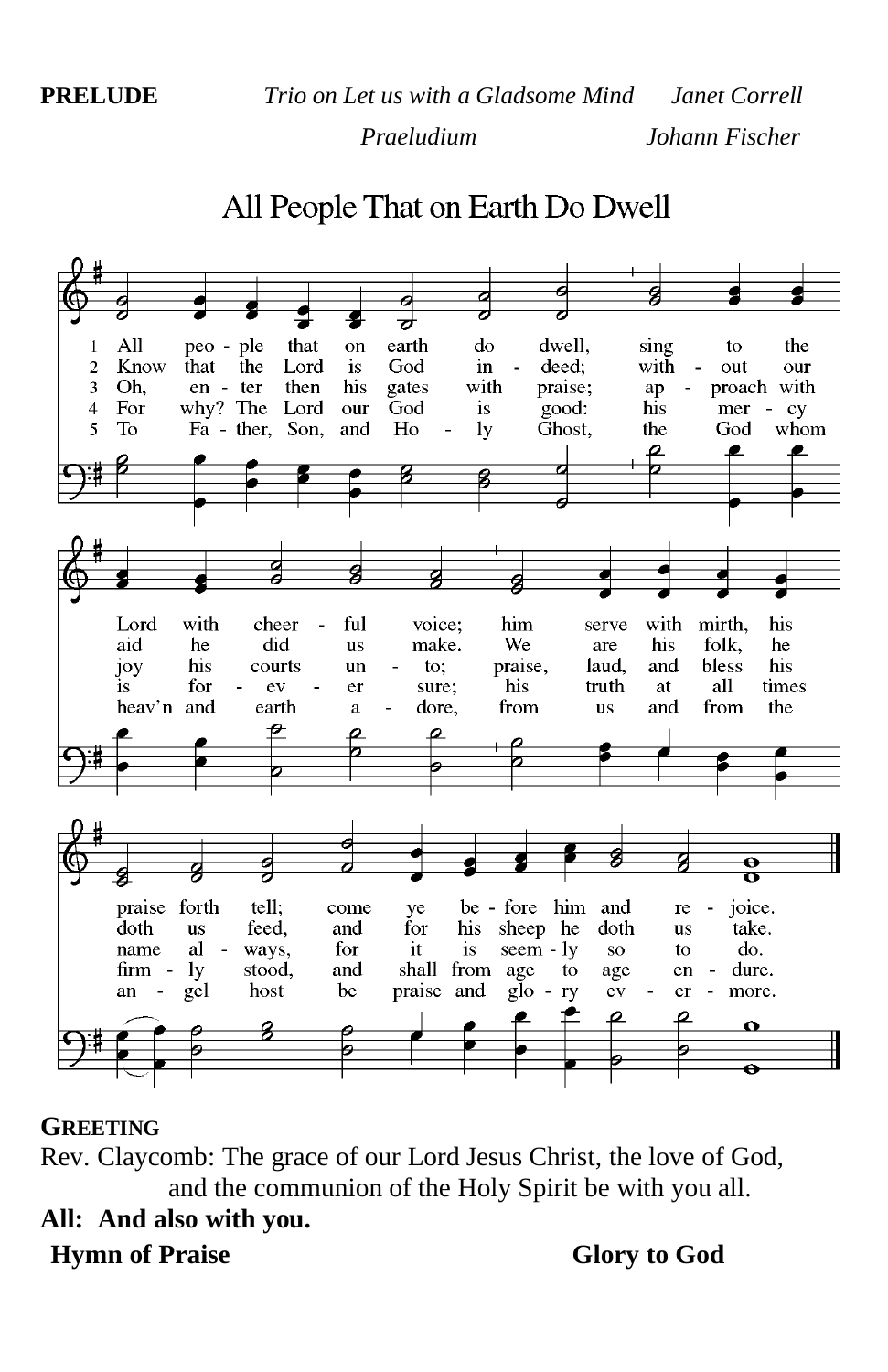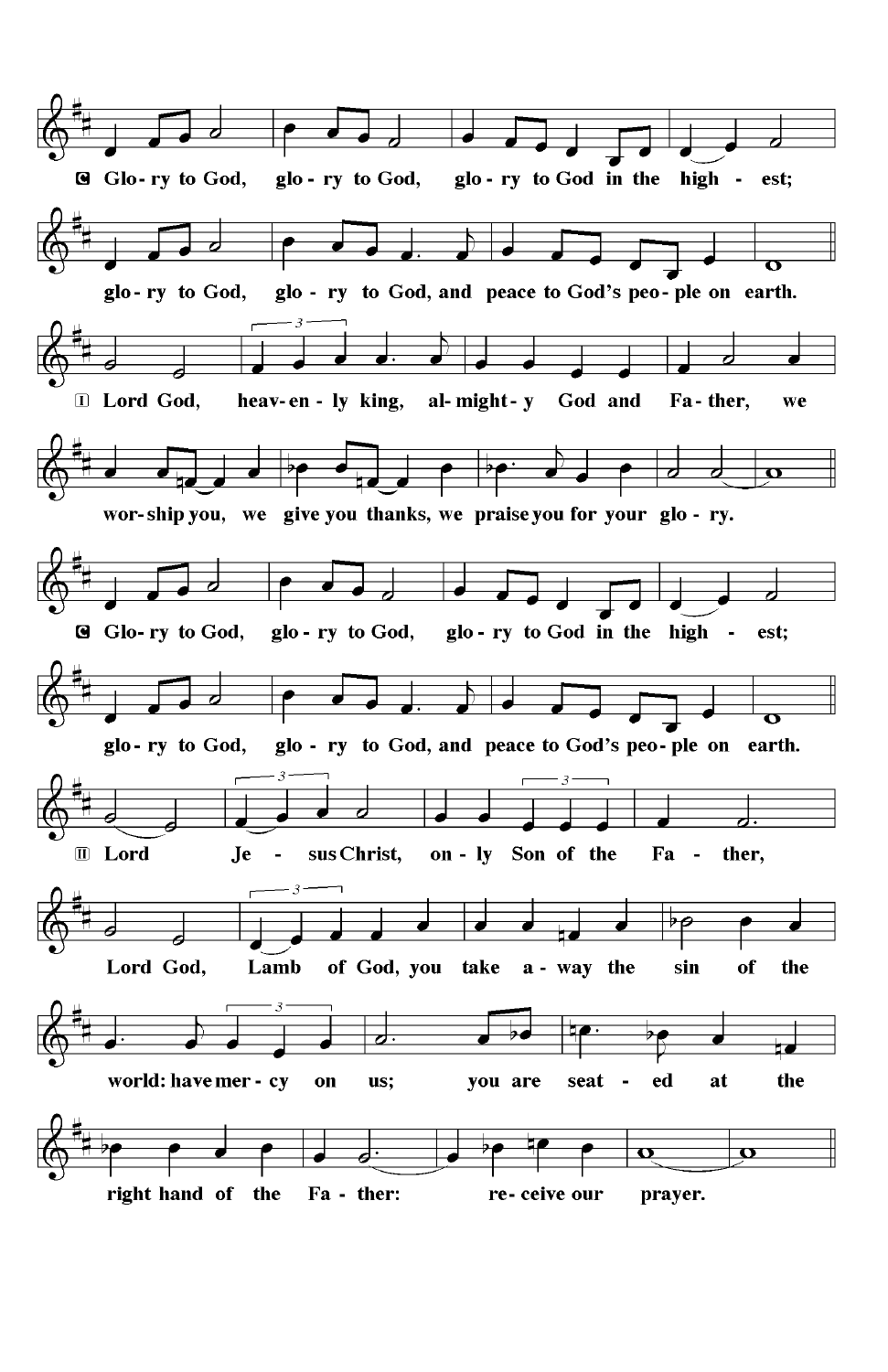

#### **PRAYER OF THE DAY**

Rev. Claycomb: Let us pray. . . . O Lord Christ, good shepherd of the sheep, you seek the lost and guide us into your fold. Feed us, and we shall be satisfied; heal us, and we shall be whole. Make us one with you, for you live and reign with the Father and the Holy Spirit, one God, now and forever. *(4th S. of Easter year b)*

**All: Amen.**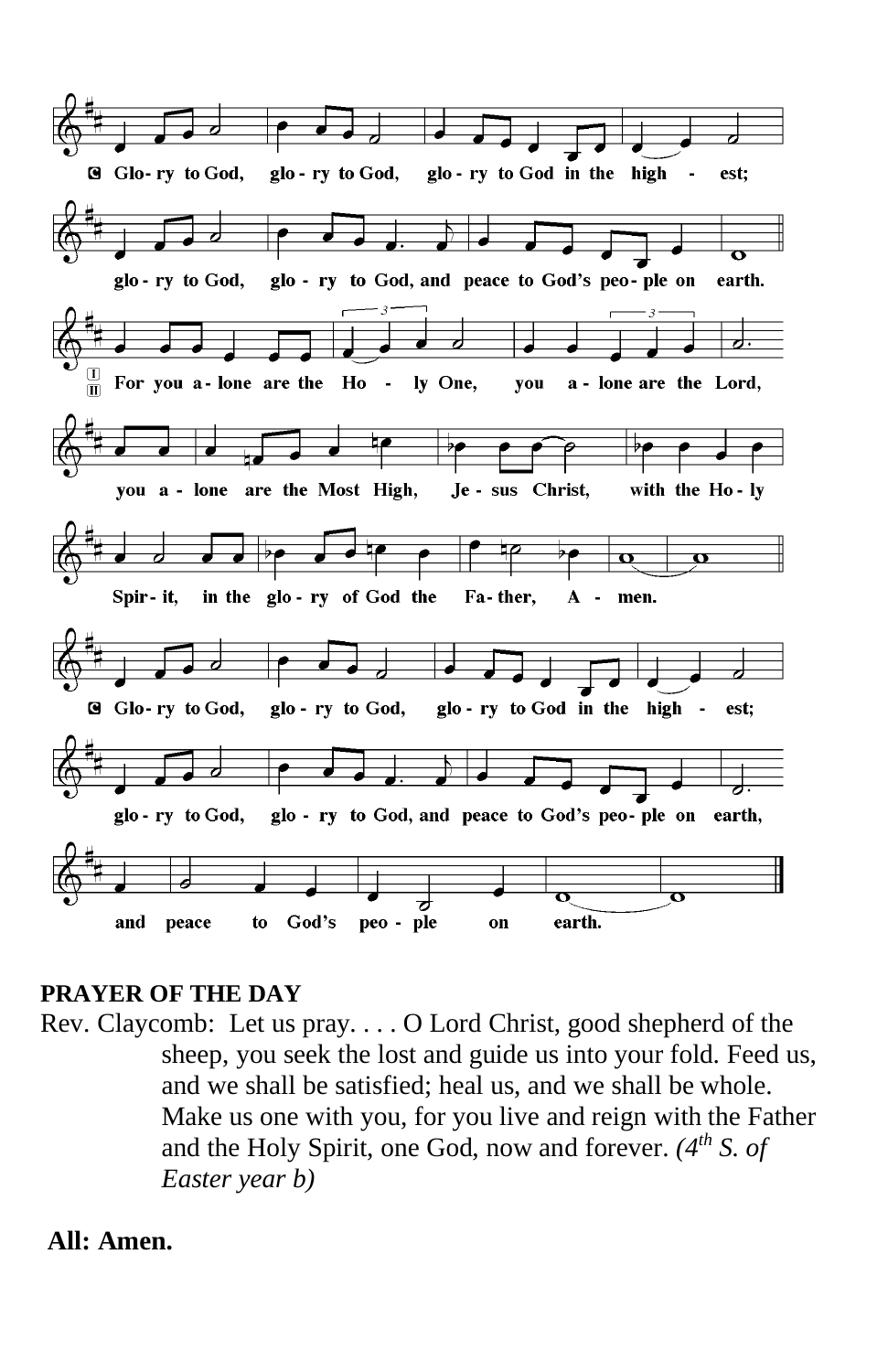#### **FIRST READING I SAMUEL 3: 1-10**

Rev. Brenda M. Ritterpusch: A reading from the 3<sup>rd</sup> chapter of First Samuel.

<sup>1</sup>Now the boy Samuel was ministering to the LORD under Eli. The word of the LORD was rare in those days; visions were not widespread.

 ${}^{2}$ At that time Eli, whose eyesight had begun to grow dim so that he could not see, was lying down in his room; <sup>3</sup>the lamp of God had not yet gone out, and Samuel was lying down in the temple of the LORD, where the ark of God was. <sup>4</sup>Then the LORD called, "Samuel! Samuel!" and he said, "Here I am!" <sup>5</sup> and ran to Eli, and said, "Here I am, for you called me." But he said, "I did not call; lie down again." So he went and lay down. <sup>6</sup>The LORD called again, "Samuel!" Samuel got up and went to Eli, and said, "Here I am, for you called me." But he said, "I did not call, my son; lie down again." <sup>7</sup>Now Samuel did not yet know the LORD, and the word of the LORD had not yet been revealed to him. <sup>8</sup>The LORD called Samuel again, a third time. And he got up and went to Eli, and said, "Here I am, for you called me." Then Eli perceived that the LORD was calling the boy. <sup>9</sup>Therefore Eli said to Samuel, "Go, lie down; and if he calls you, you shall say, 'Speak, LORD, for your servant is listening.'" So Samuel went and lay down in his place.

<sup>10</sup>Now the LORD came and stood there, calling as before, "Samuel! Samuel!" And Samuel said, "Speak, for your servant is listening."

Rev. Brenda M. Ritterpusch: The Word of the Lord.

#### **All: Thanks be to God.**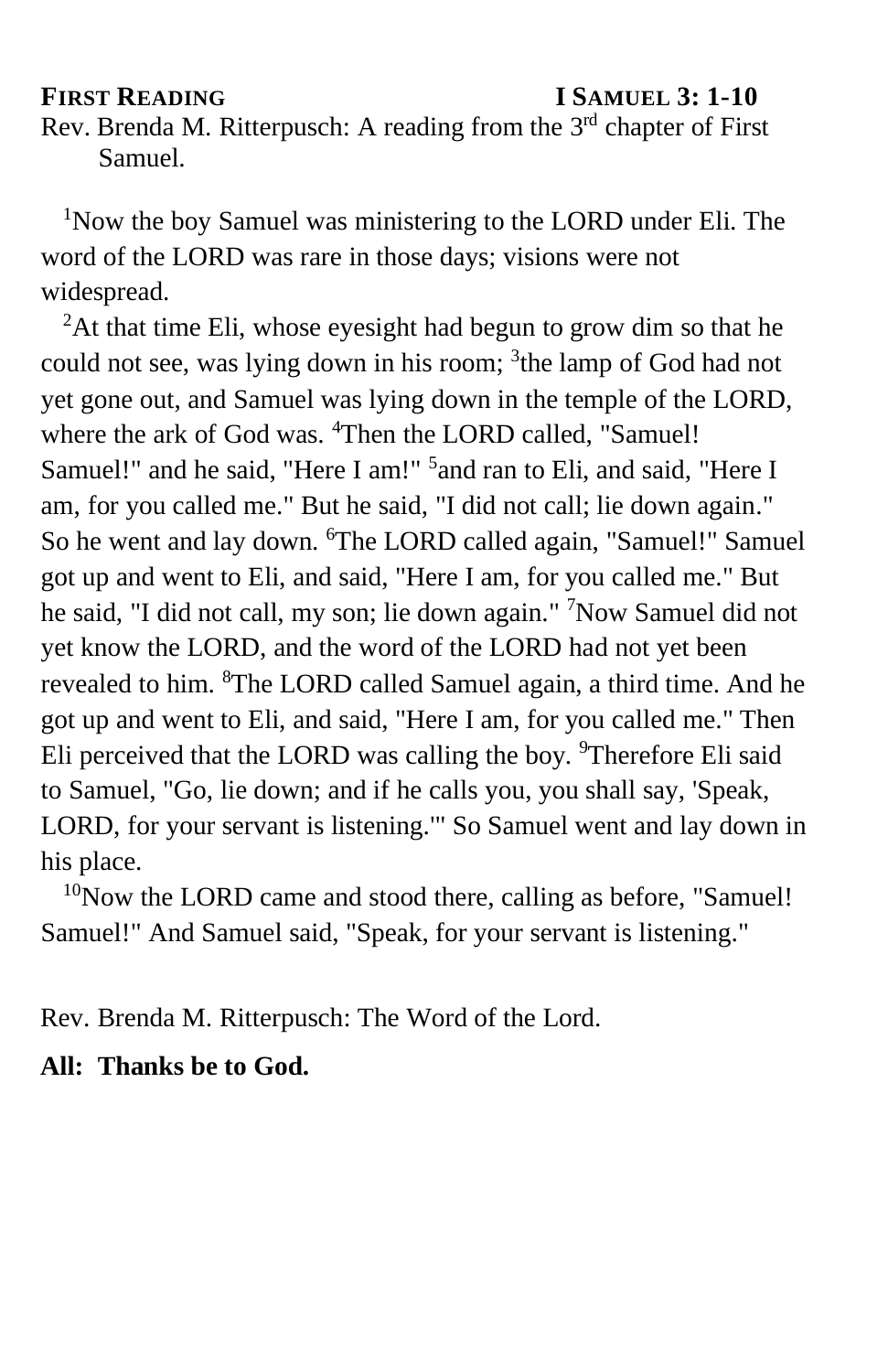## The Lord's My Shepherd

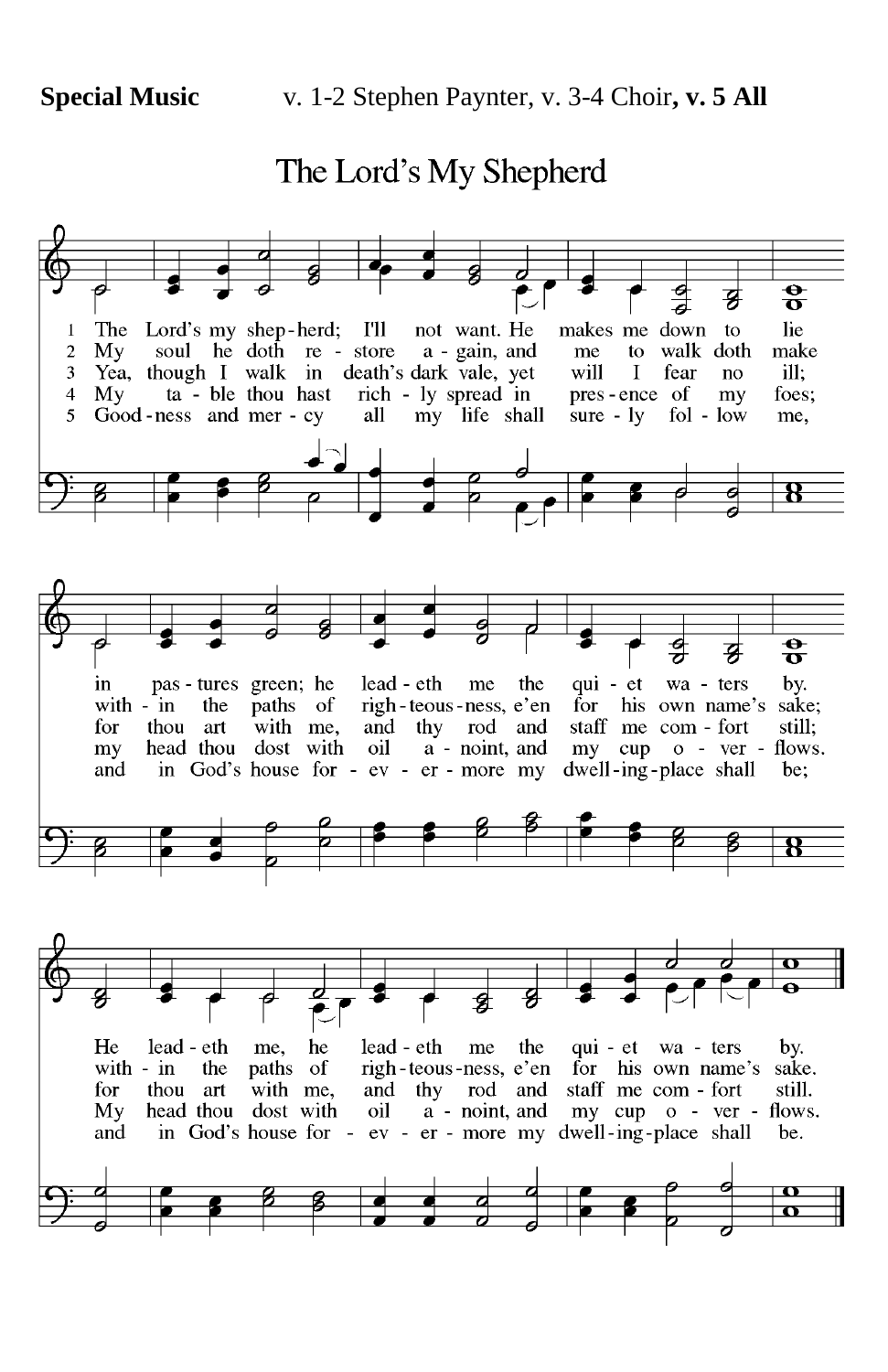#### **SECOND READING ROMANS 10:8-15**

Sandra Lee: A reading from the  $10<sup>th</sup>$  chapter of Romans.

<sup>8</sup>But what does it say? "The word is near you, on your lips and in your heart" (that is, the word of faith that we proclaim); <sup>9</sup>because if you confess with your lips that Jesus is Lord and believe in your heart that God raised him from the dead, you will be saved.  $^{10}$ For one believes with the heart and so is justified, and one confesses with the mouth and so is saved. <sup>11</sup>The scripture says, "No one who believes in him will be put to shame." <sup>12</sup>For there is no distinction between Jew and Greek; the same Lord is Lord of all and is generous to all who call on him. <sup>13</sup>For, "Everyone who calls on the name of the Lord shall be saved."

 $14$ But how are they to call on one in whom they have not believed? And how are they to believe in one of whom they have never heard? And how are they to hear without someone to proclaim him? <sup>15</sup>And how are they to proclaim him unless they are sent? As it is written, "How beautiful are the feet of those who bring good news!"

Reader: The Word of the Lord. **All: Thanks be to God.**



#### **GOSPEL ACCLAMATION**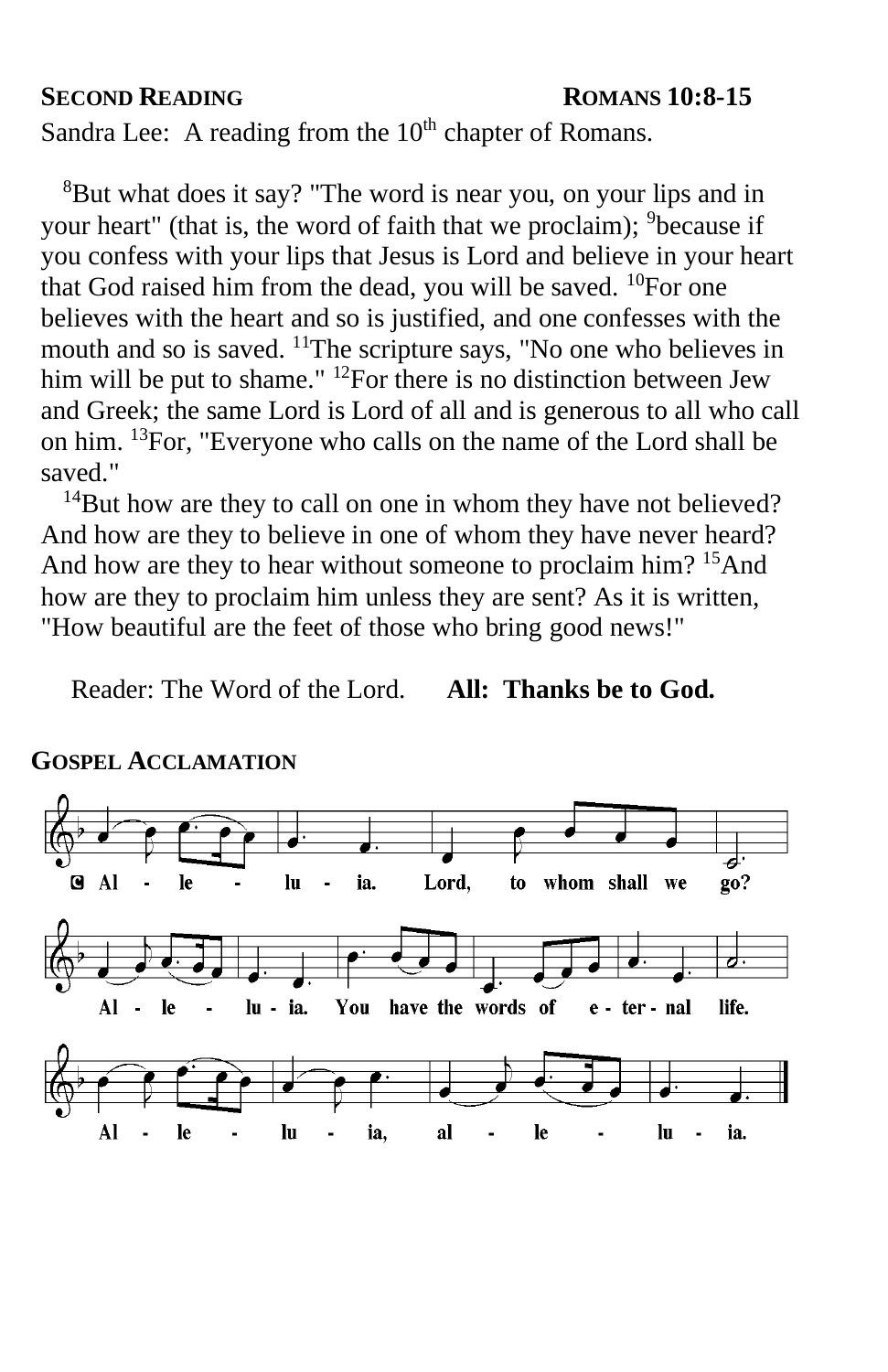#### **GOSPEL John 21: 15-17**

Rev David L. Ritterpusch: The Holy Gospel according to St. John, the  $21<sup>st</sup>$  chapter.

## **All: Glory to you, O Lord.**

<sup>15</sup>When they had finished breakfast, Jesus said to Simon Peter, "Simon son of John, do you love me more than these?" He said to him, "Yes, Lord; you know that I love you." Jesus said to him, "Feed my lambs." <sup>16</sup>A second time he said to him, "Simon son of John, do you love me?" He said to him, "Yes, Lord; you know that I love you." Jesus said to him, "Tend my sheep."  $17$ He said to him the third time, "Simon son of John, do you love me?"

 Peter felt hurt because he said to him the third time, "Do you love me?" And he said to him, "Lord, you know everything; you know that I love you." Jesus said to him, "Feed my sheep.

Rev Ritterpusch: The Gospel of the Lord.

**All: Praise to you, O Christ.** 

**Sermon** Deo Gratia Rev David L. Ritterpusch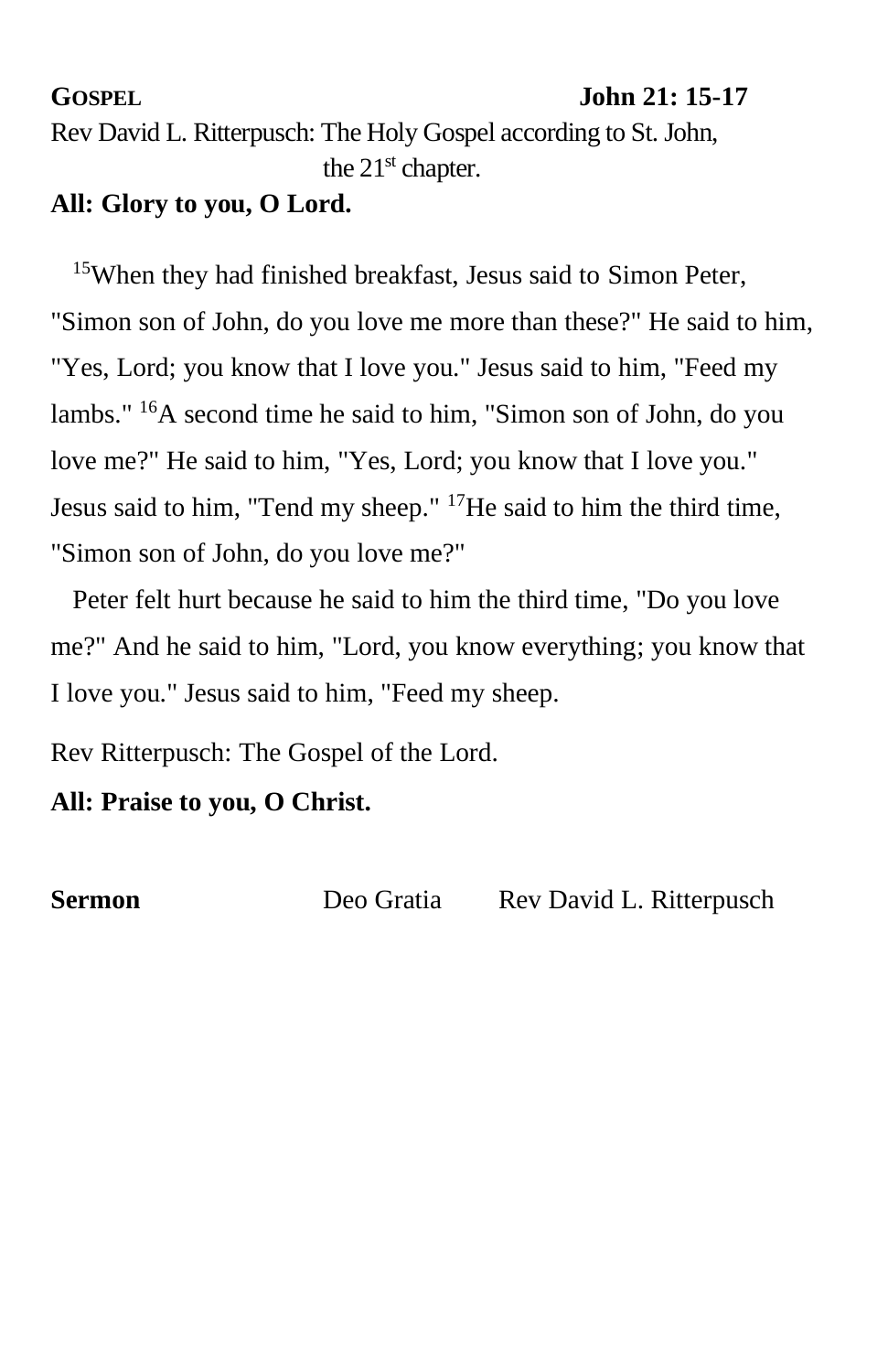## Here I Am, Lord



Text: Daniel L. Schutte, b. 1946 1ext: Dataier L. Scunute, 0. 12∓9<br>Music: HERE I AM, LORD, Daniel L. Schutte<br>Text and music © 1981 OCP Publications, Inc., 5536 NE Hassalo, Portland, OR 97213. All rights reserved. Used by permission.

Duplication in any form prohibited without permission or valid license from copyright administrator.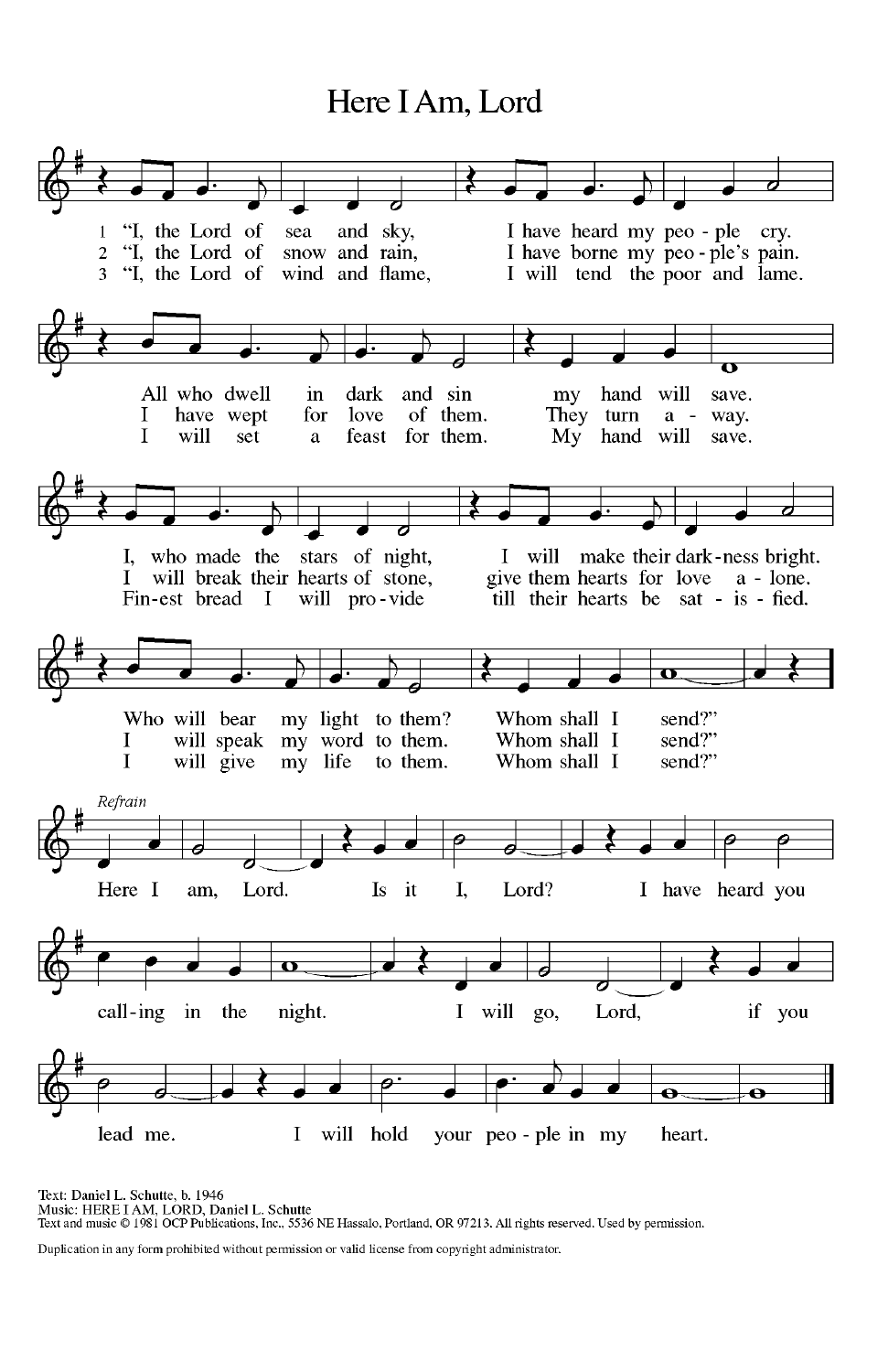#### **APOSTLE'S CREED**

Rev. Claycomb: Let us confess our faith together.

**All: I believe in God, the Father almighty, creator of heaven and earth.**

> **I believe in Jesus Christ, his only Son, our Lord. He was conceived by the power of the Holy Spirit and born of the virgin Mary. He suffered under Pontius Pilate, was crucified, died, and was buried. He descended into hell. On the third day he rose again. He ascended into heaven, and is seated at the right hand of the Father. He will come again to judge the living and the dead.**

#### **I believe in the Holy Spirit,**

**the holy catholic Church, the communion of saints, the forgiveness of sins, the resurrection of the body, and the life everlasting. Amen**

## **Reception of New Members Address and Questions**

Rev. Claycomb: In baptism, we are welcomed into the body of Christ and sent to share in the mission of God. We are called to live among God's faithful people, to hear the word of God and share in the Lord's supper, to proclaim the good news of God in Christ through word and deed, to serve all people, following the example of Jesus, and to strive for justice and peace in all the earth.

> Sisters and brother in Christ, do you intend to continue in the covenant of your baptism among God's people in this place?

 *Those being welcomed respond individually.* New member: I do, and I ask God to help and guide me.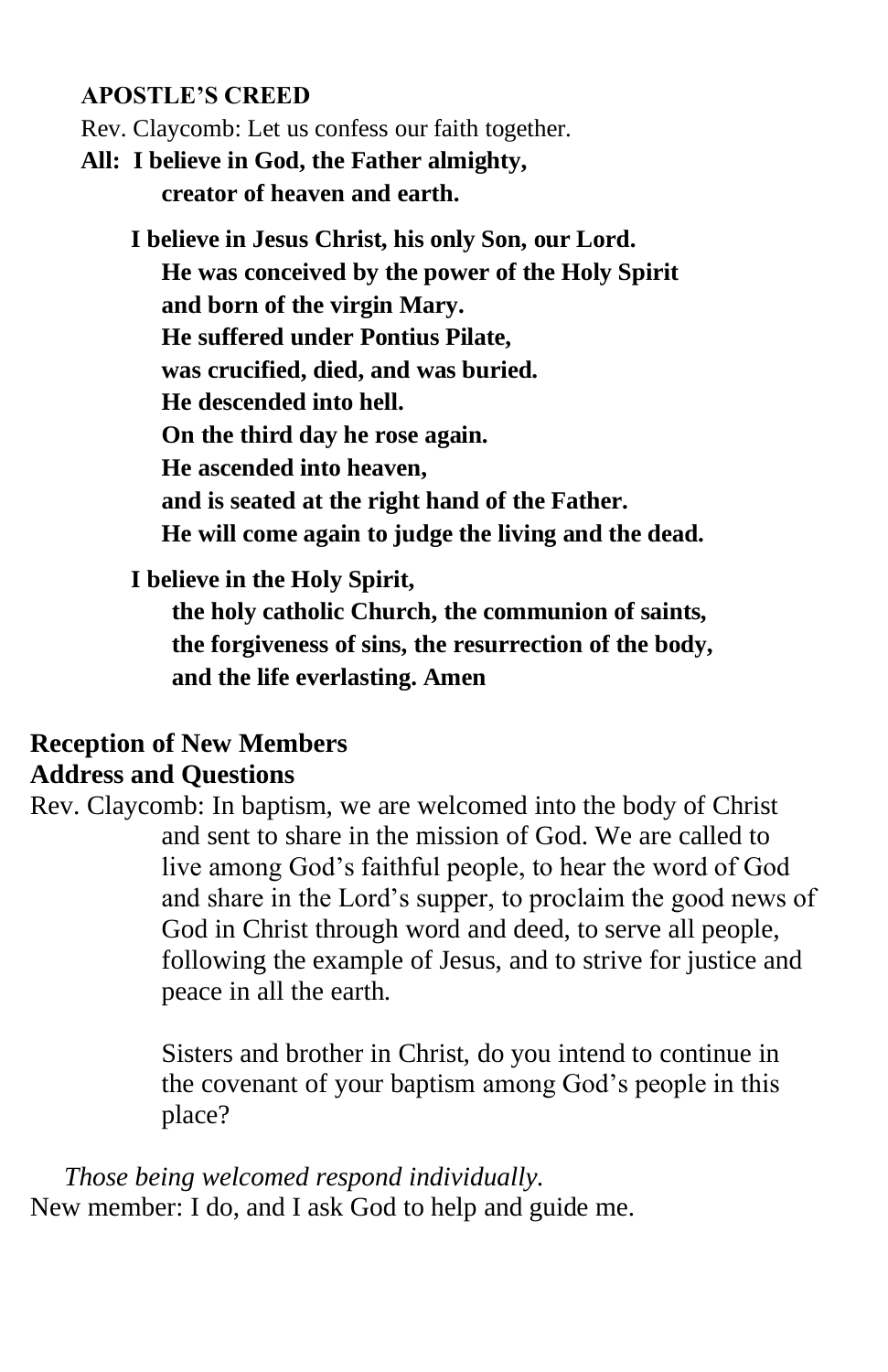Minister: People of God, do you promise to support and pray for these new members in their life in Christ?

## **All: We do, and we ask God to help and guide us.**

## **Welcome**

Minister: Let us welcome these sisters and brother in Christ to this community of faith.

## **All: We rejoice with you in the life of baptism. Together we will give thanks and praise to God and proclaim the good news to all the world.**

## **Prayers**

Rev Ann Cammarn: Set free from captivity to sin and death, we pray to the God of resurrection for the church, people in need, and all of creation.

Gentle Shepherd, enable your church to respond to the voice of Jesus. Give us unfailing trust, unafraid to join in Jesus' work of renewing all things. God, in your mercy,

## **All: Hear our prayer.**

Feed your people at the table of creation. Prepare a safe place for those whose environments are dangerous or unhealthy, especially those making difficult journeys. Prosper your creation for the sake of every living thing. God, in your mercy,

## **All: Hear our prayer.**

Seek out those who weep while they await healing or consolation especially those we lift to you now from our hearts and from our lips . . . . Set people in their path who can provide the care they need, and wipe away every tear from their eyes. God, in your mercy, **All: Hear our prayer.**

We give you thanks for the newest members of Christ Hamilton. Those whom you have drawn to yourself by the love of Jesus Christ and those whom we have welcomed into this household of faith. Keep us close together in your Spirit, in the breaking of bread and the prayers, and in service to others. God in your mercy.

## **All: Hear our prayer.**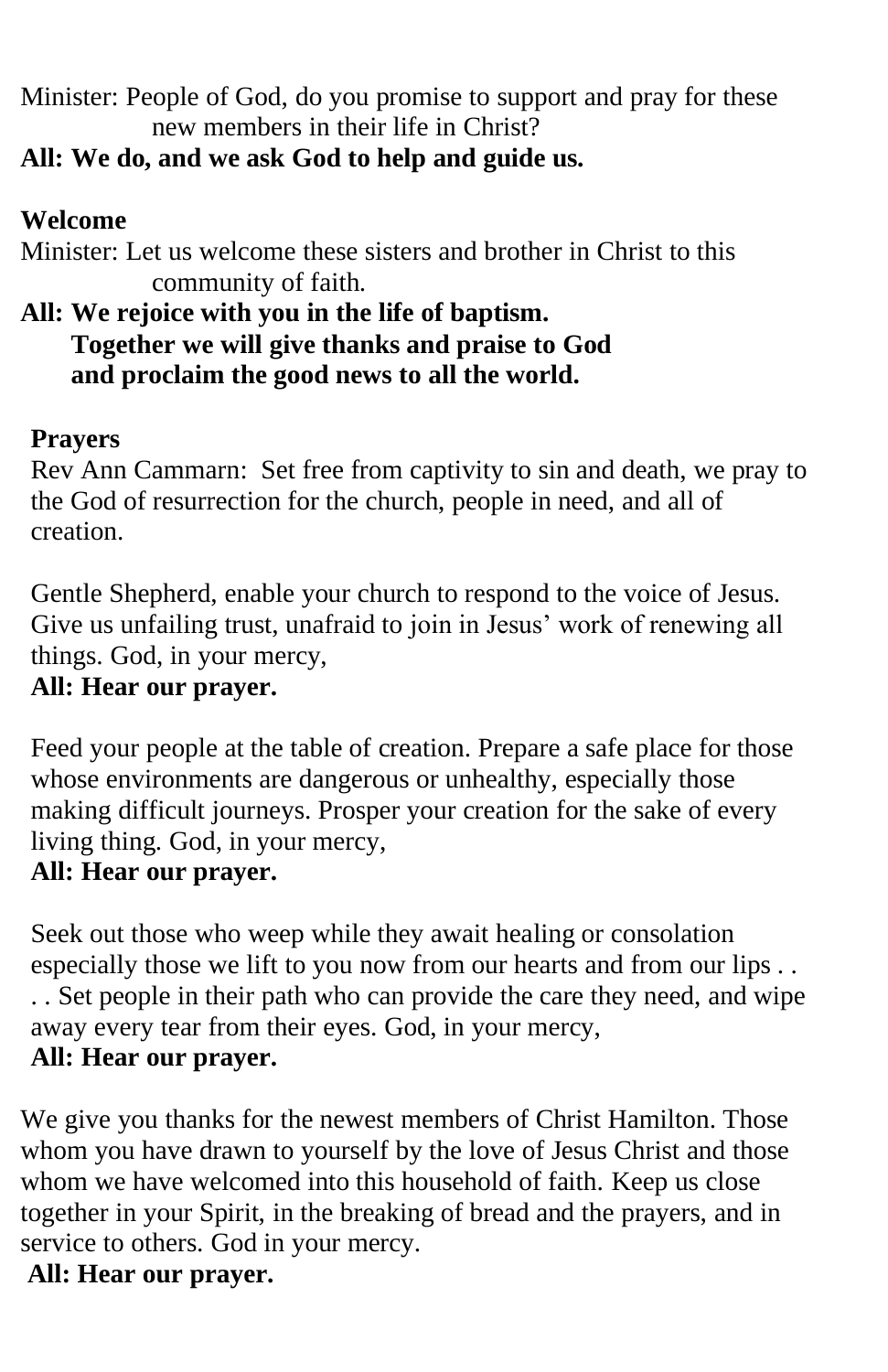We thank you for the ministry of Pastor David Ritterpusch and all servants of your church. Continue to equip them in all that they do as they share the Good News of the Gospel. God, in your mercy, **All: Hear our prayer.** 

Enfold us in the great multitude of saints from every nation, from all tribes and peoples and languages. Wash us in your saving grace every day, guiding us to your waters of life. God, in your mercy, **All: Hear our prayer.**

In your mercy, O God, respond to these prayers, and renew us by your life-giving Spirit; through Jesus Christ, our Savior. **All: Amen.**

### **PEACE**

Rev. Claycomb: The peace of Christ be with you always.

## **All: And also with you.**

 *The Peace is shared with one another by saying – 'peace be with you' or something similar.* 

**Offering** A Servant in Your Heavenly House Pepper Choplin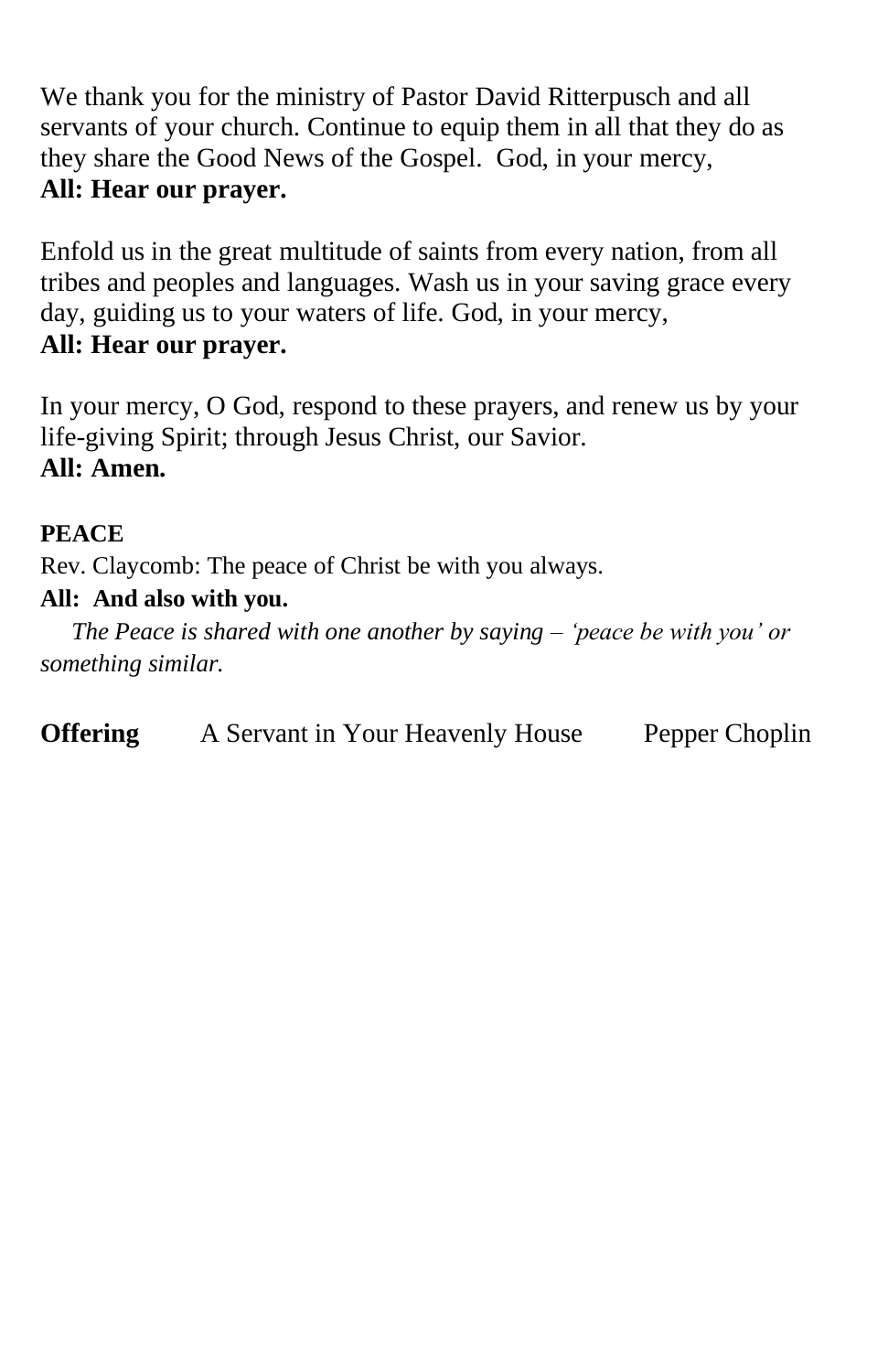### **Offertory**



#### **OFFERTORY PRAYER**

Rev Ann Cammarn: Let us pray. . . . Merciful God, **All: We offer with joy and thanksgiving what you have first given to us – our selves, our time, and our possessions, signs of your gracious love. Receive them for the sake of him who offered himself for us, Jesus Christ our Lord. Amen.**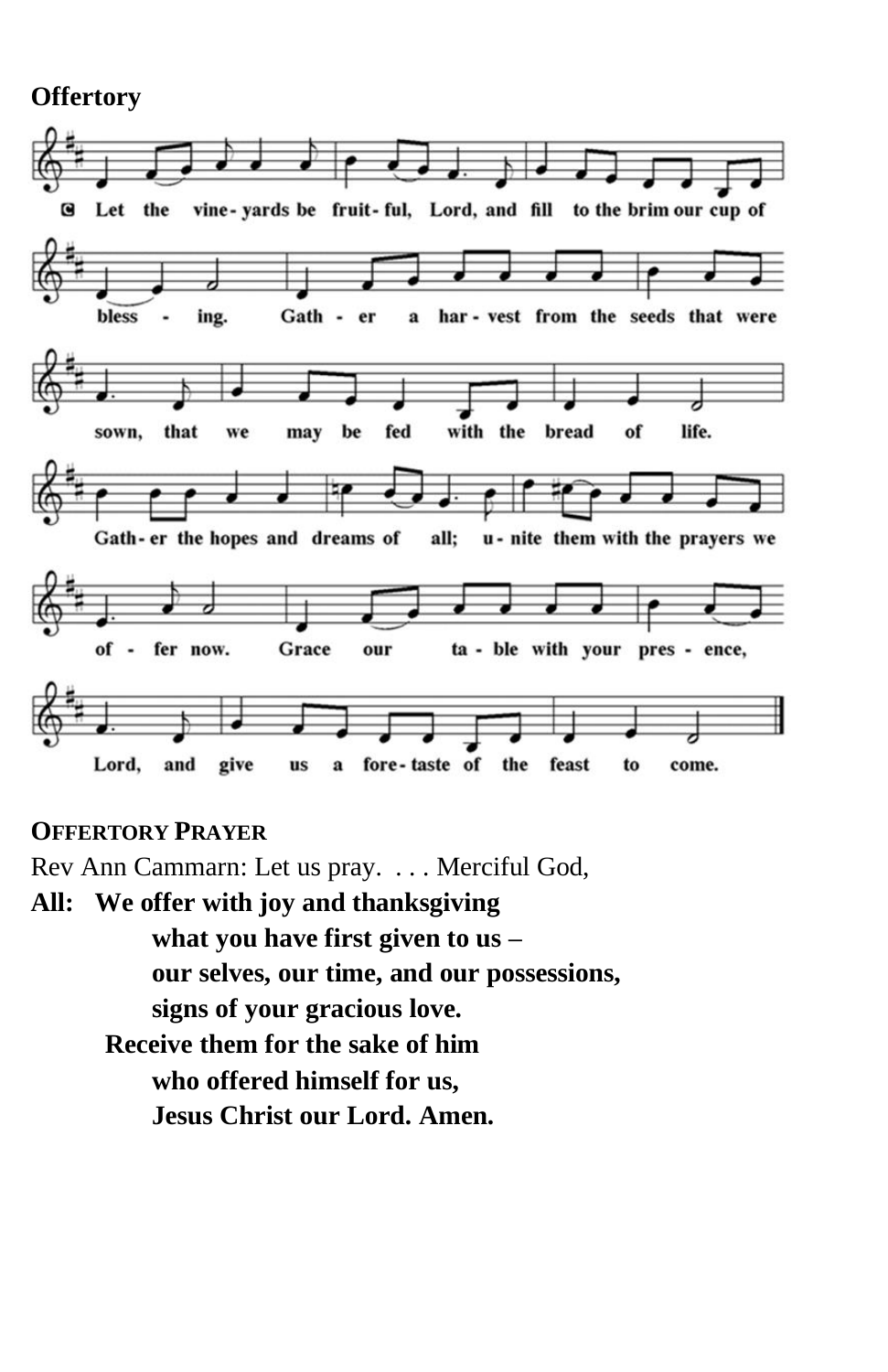## **Great Thanksgiving**

Rev. Claycomb: The Lord be with you.

**All: And also with you.**

Rev. Claycomb: Lift up your hearts.

**All: We lift them to the Lord.**

Rev. Claycomb: Let us give thanks to the Lord our God.

**All: It is right to give our thanks and praise.**

### **Preface**

Rev. Claycomb: It is indeed right and salutary that we should at all times and in all places offer thanks and praise to you, O Lord, holy Father, through Christ our Lord; who on this day overcame death and the grave, and by his glorious resurrection opened to us the way of everlasting life. And so, with the Church on earth and the hosts of heaven, we praise your name and join their unending hymn:

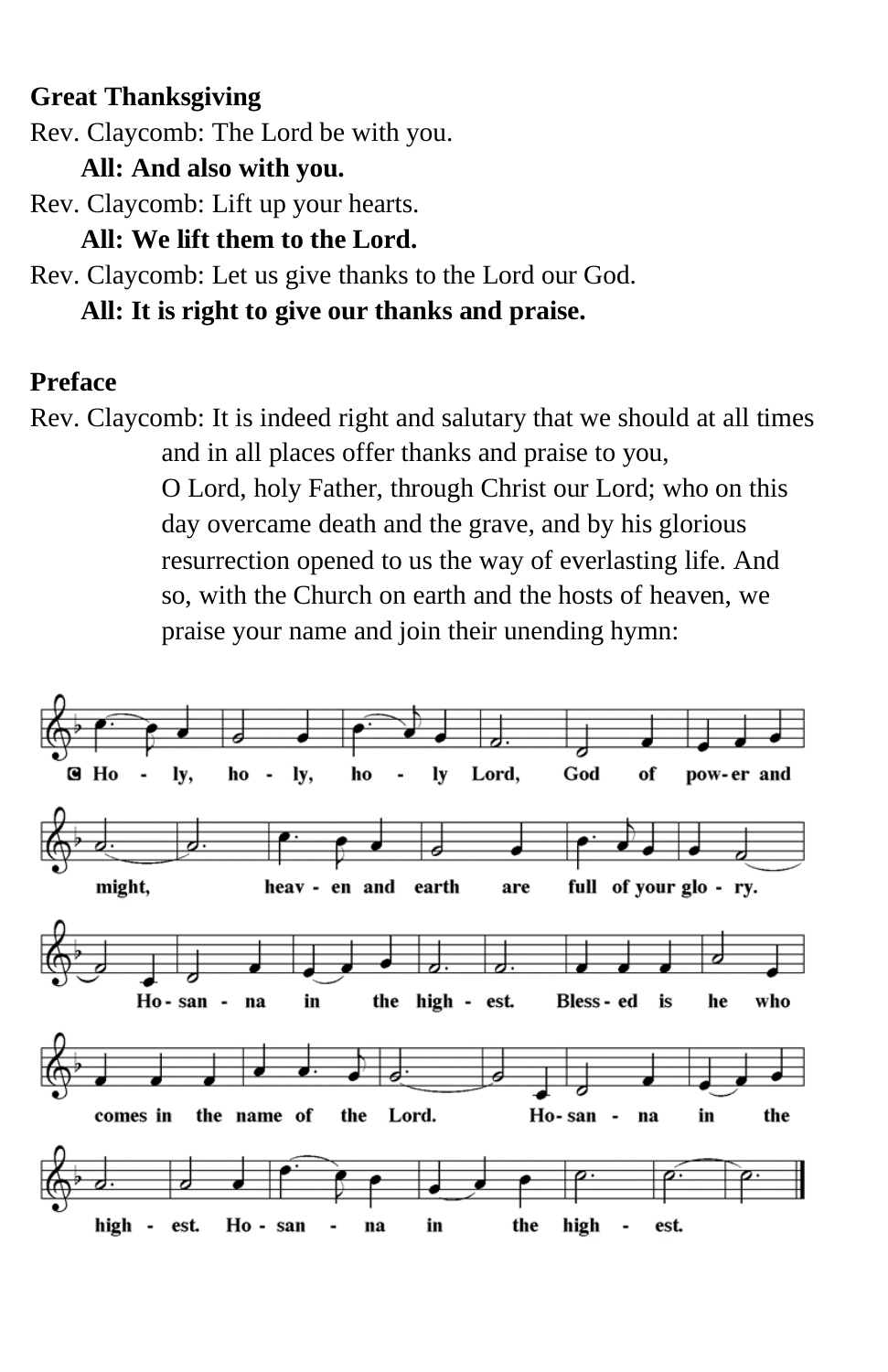Rev. Claycomb: Blessed are you, Lord of heaven and earth. In mercy for our fallen world you gave your only Son, that all those who believe in him should not perish, but have eternal life. We give thanks to you for the salvation you have prepared for us through Jesus Christ. Send now your Holy Spirit into our hearts, that we may receive our Lord with a living faith as he comes to us in his holy supper. **All: Amen. Come, Lord Jesus.**

Rev. Claycomb: In the night in which he was betrayed, our Lord Jesus took bread, and gave thanks; broke it, and gave it to his disciples, saying: Take and eat; this is my body, given for you. Do this for the remembrance of me.

> Again, after supper, he took the cup, gave thanks, and gave it for all to drink, saying: This cup is the new covenant in my blood, shed for you and for all people for the forgiveness of sin. Do this for the remembrance of me.

#### *Please be seated.* **LORD'S PRAYER** Stephen Paynter

### **Communion**

 *We invite all baptized Christians to receive the sacrament of Holy Communion. Those not communing are invited to come forward for a blessing. For those who would prefer not to have wine, pre-filled glasses of grape juice are available in the tray. Gluten-free wafers are available by asking the Pastor.*

 *Please come forward by way of the right hand aisle, fill in along the railing from right to left and return by way of the left hand aisle. The hymn is sung as we commune.*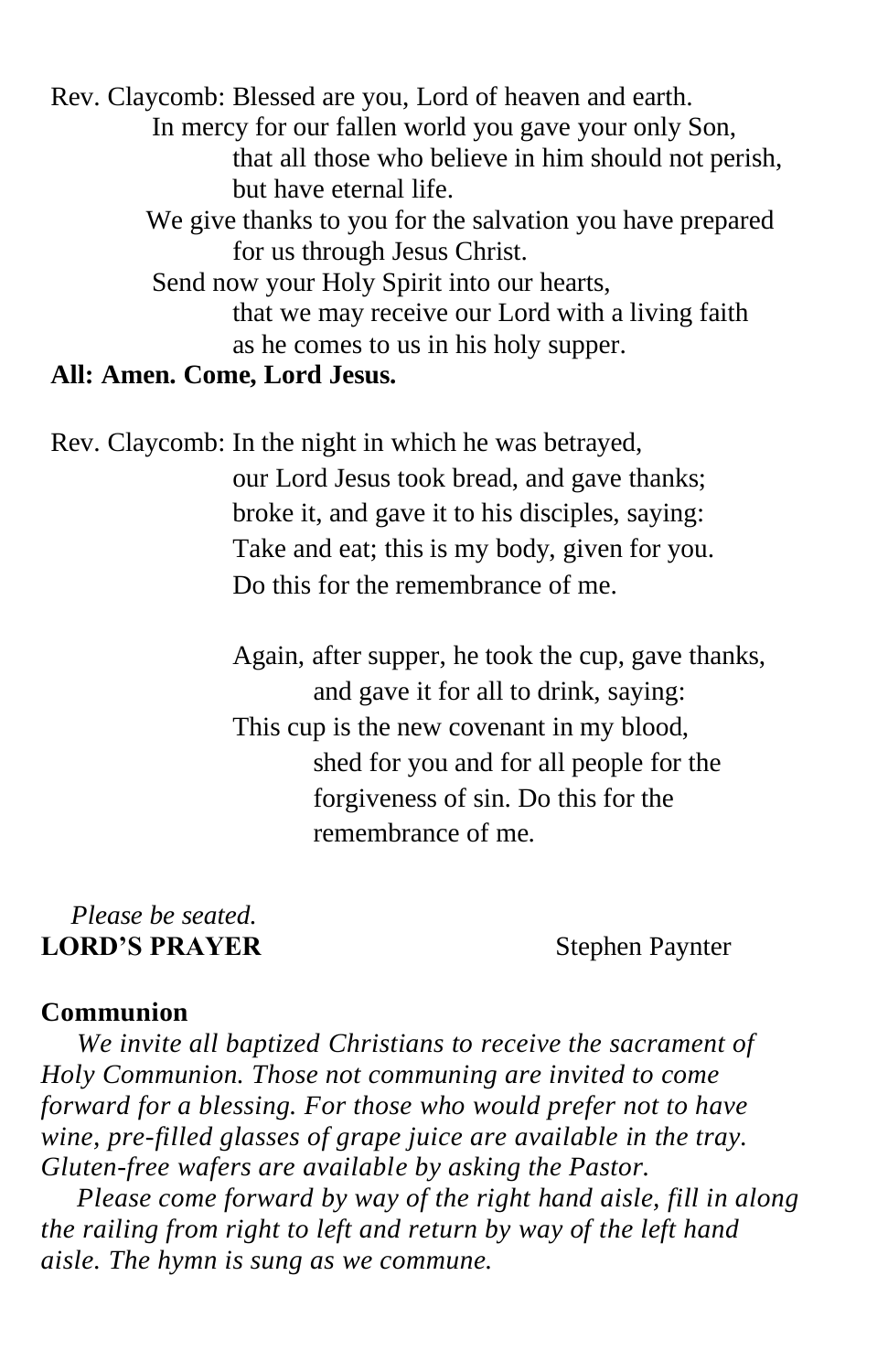Rev David Ritterpusch: The body of Christ given for you. Rev Ann Cammarn: The blood of Christ shed for you.

| <b>Special Music</b> | The Prayer | <b>Stephen Paynter</b> |
|----------------------|------------|------------------------|
|----------------------|------------|------------------------|

 *After all have returned to their places.* 

#### **COMMUNION BLESSING**

Rev David L. Ritterpusch: The body and blood of our Lord Jesus Christ strengthen you and keep you in his grace.

### **All: Amen.**

#### **PRAYER AFTER COMMUNION**

Rev Ann Cammarn: We give you thanks, almighty God, that you have refreshed us through the healing power of this gift of life; and we pray that in your mercy you would strengthen us, through this gift, in faith toward you and in fervent love toward one another; for the sake of Jesus Christ our Lord.

#### **All: Amen.**

#### **A LITANY & PRAYER CELEBRATING 50 YEARS OF MINISTRY**

Rev. Brenda M. Ritterpusch: God you have given us pastors to shepherd us, to preach your holy word, to bring us new life in Christ, to nourish, forgive, heal, and strengthen us through the sacraments of your church.

Rev. Claycomb: We thank you for the gift of Pastor David L. Ritterpusch and celebrate especially this day, his self-giving service. **All: This work is not a job, but a calling.** 

Rev. Cammarn: On call 24/7, visiting the sick, tending the dying, teaching the faithful, presiding at table, preaching the Good News, baptizing, marrying and burying, making a difference for those in the church and our greater communities.

Rev. Claycomb: And least we forget --- teaching confirmation and first communion.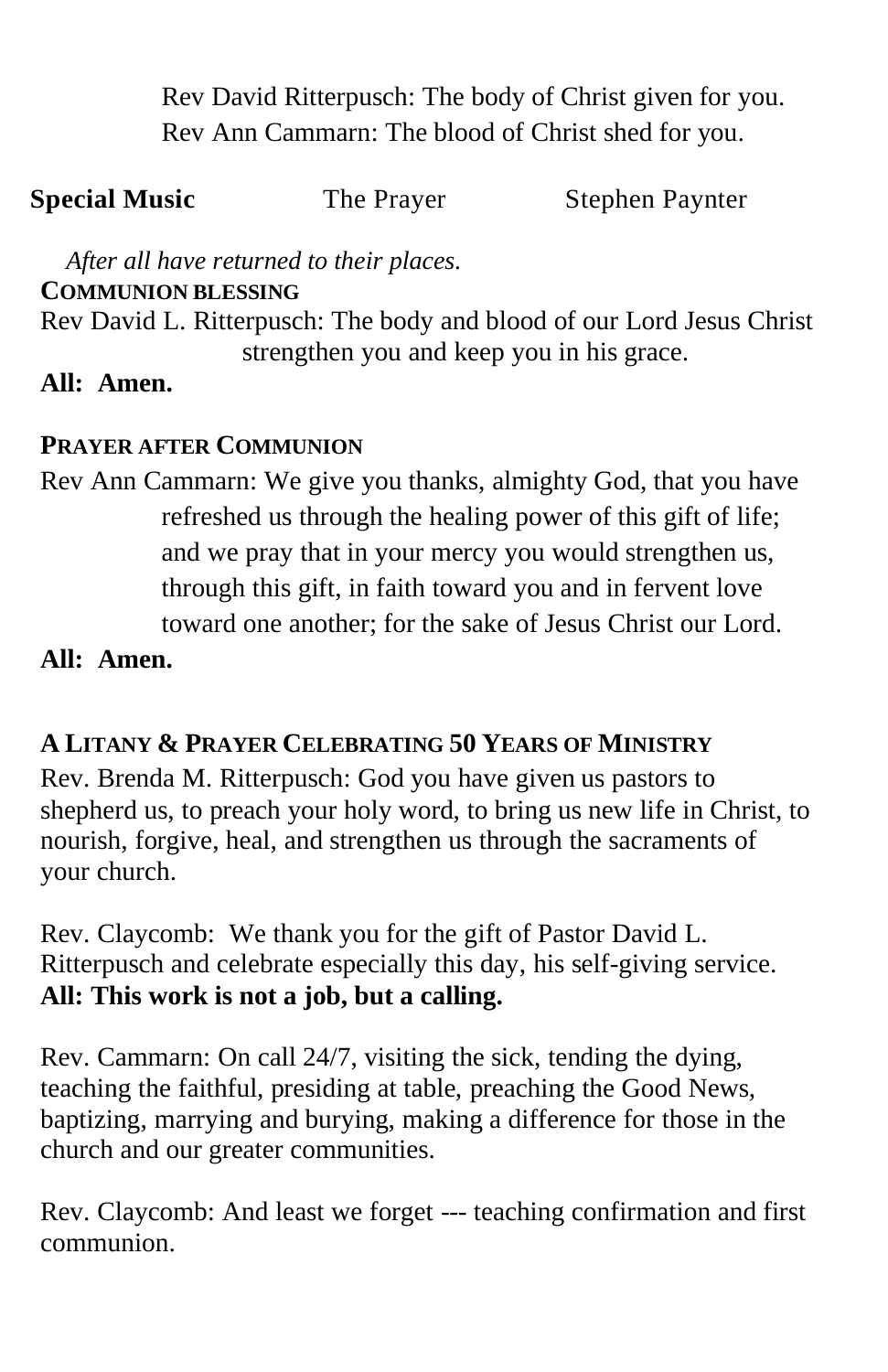Rev. Brenda M. Ritterpusch: And so, we say thank you to God for your servant David, who said 'yes' to Jesus, and who for 50 years has brought Jesus to His people.

## **All: May God continue to bless him and keep him.**

Rev David L. Ritterpusch: We pray that all who follow Jesus will have courage to say 'yes' to the call of Jesus every day, with generous selfgiving love.

## **All: We pray that all God's children will come to love one another as Christ has loved us.**

Rev. David L. Ritterpusch: We pray for ourselves and our families, that each of us might have open hearts and are ready to say 'yes' to carry the Good News to others.

## **All: We pray for Pastor Ritterpusch's family**

Rev. Claycomb: For Pastor's family, for the values and nurturing they gave him as teachers in faith, for pastor's who taught and helped him along the way, and for family and friends who supported him throughout the years.

May God continue to bless him as he continues to minister in your name. May we all continue to share your love and light in our lives and may we reach out to others in the name of Jesus **All: Amen.**

## **BLESSING**

Rev David L. Ritterpusch: God Almighty send you light and truth to keep you all the days of your life.

The hand of God protect you; the holy angels accompany you;

and the blessing of Almighty God,

the Father, the  $+$  Son, and the Holy Spirit,

be with you now and forever.

**All: Amen**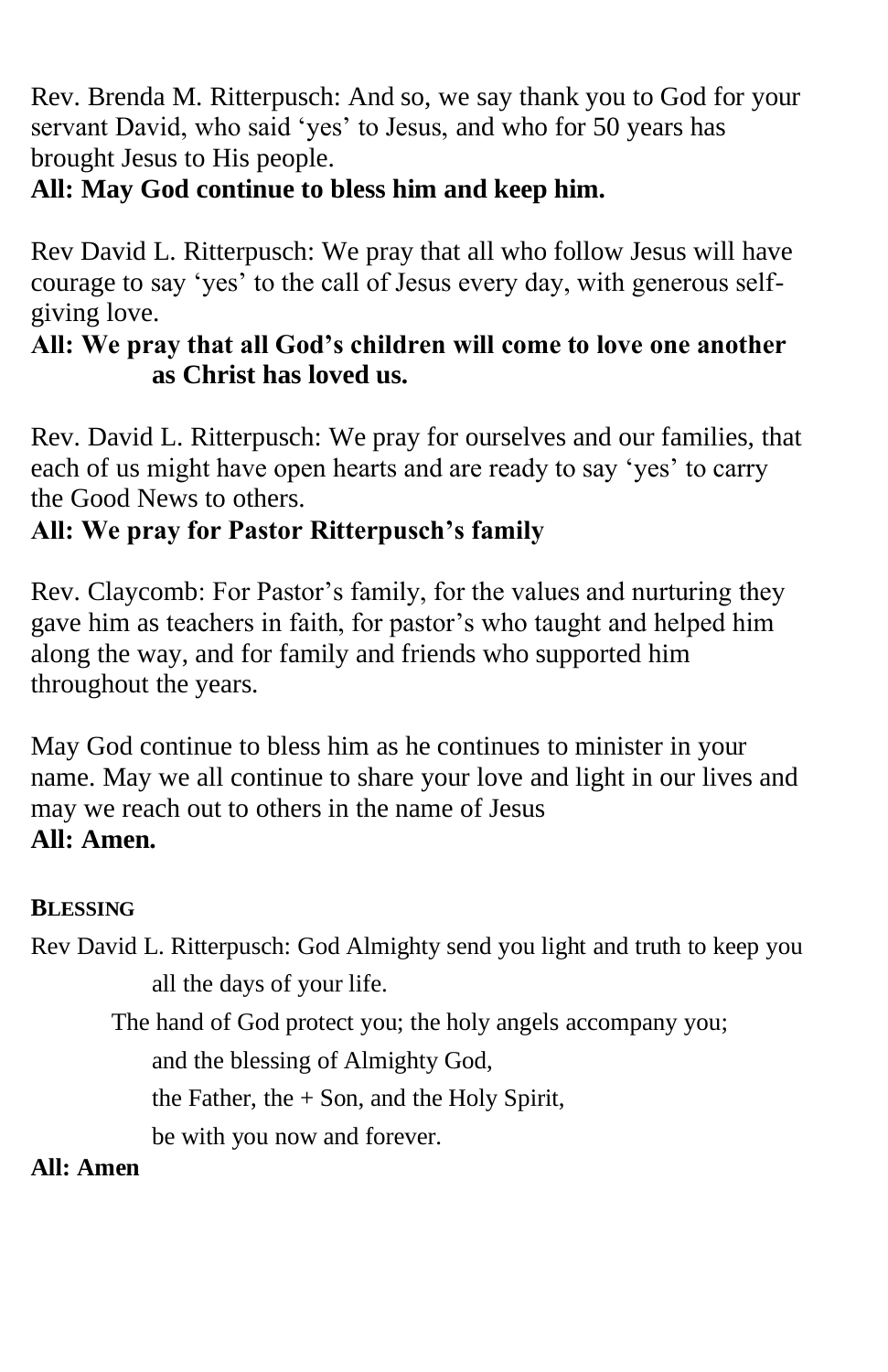# Now Thank We All Our God



Text: Martin Rinkhart, 1586-1649; tr. Catherine Winkworth, 1827-1878<br>Music: NUN DANKET ALLE GOTT, Johann Crüger, 1598-1662